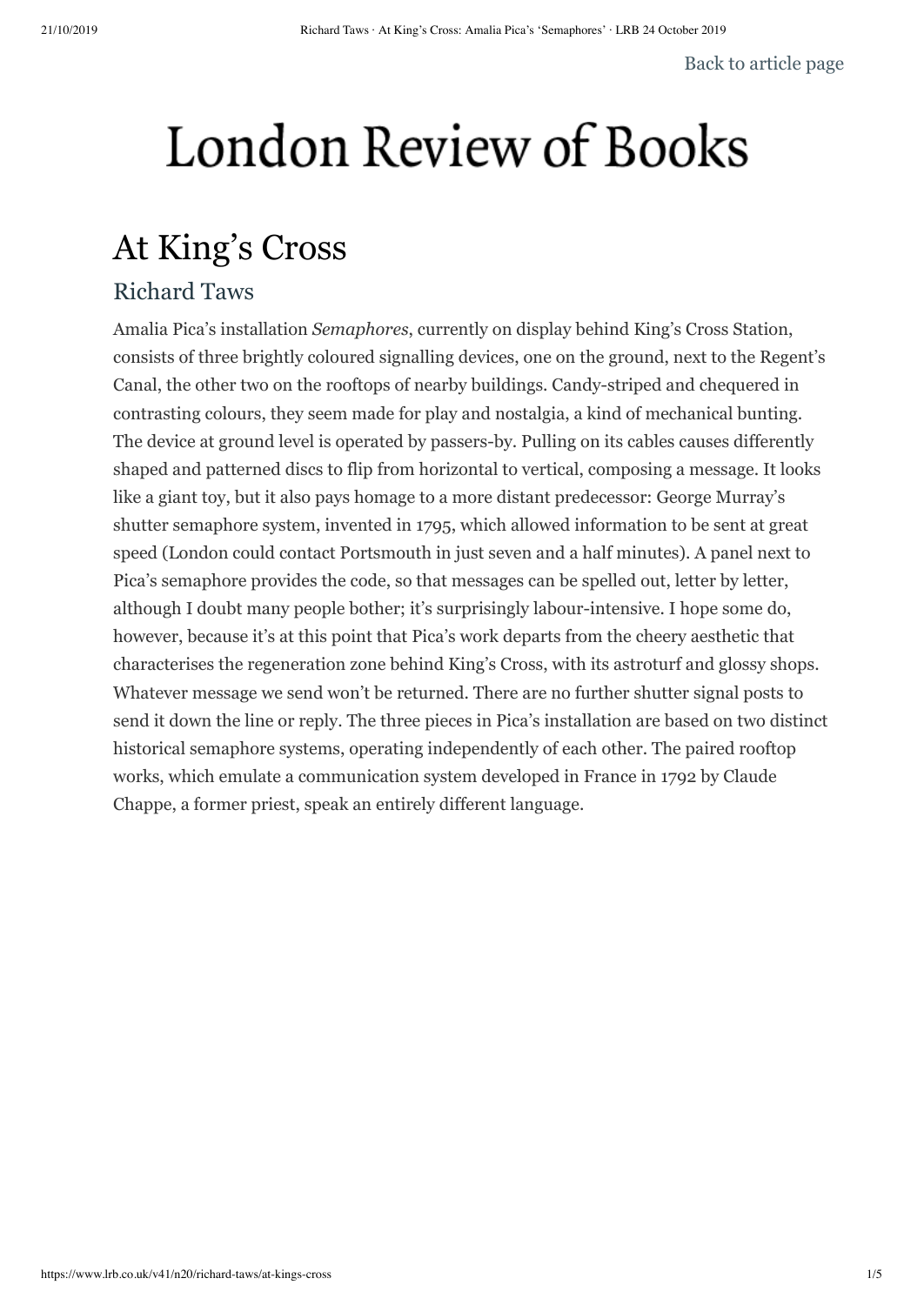

Part of 'Semaphores' at King's Cross Station.

Chappe's network consisted of a relay of articulated metal limbs, set on static vertical poles and manipulated by a system of pulleys to form dramatic shapes in the sky. Ninety-two of these numbered signals corresponded to a vocabulary of 8464 words and phrases. An operator at the next station viewed the signals through a telescope, reproduced them and passed them on, until they were decoded at the final station. The devices were placed on the roofs of prominent buildings across France, as well as on structures built specially for this purpose. By the early 19th century, the system was so popular that Chappe and his four brothers could place their signalling machines almost anywhere they liked – in Paris, they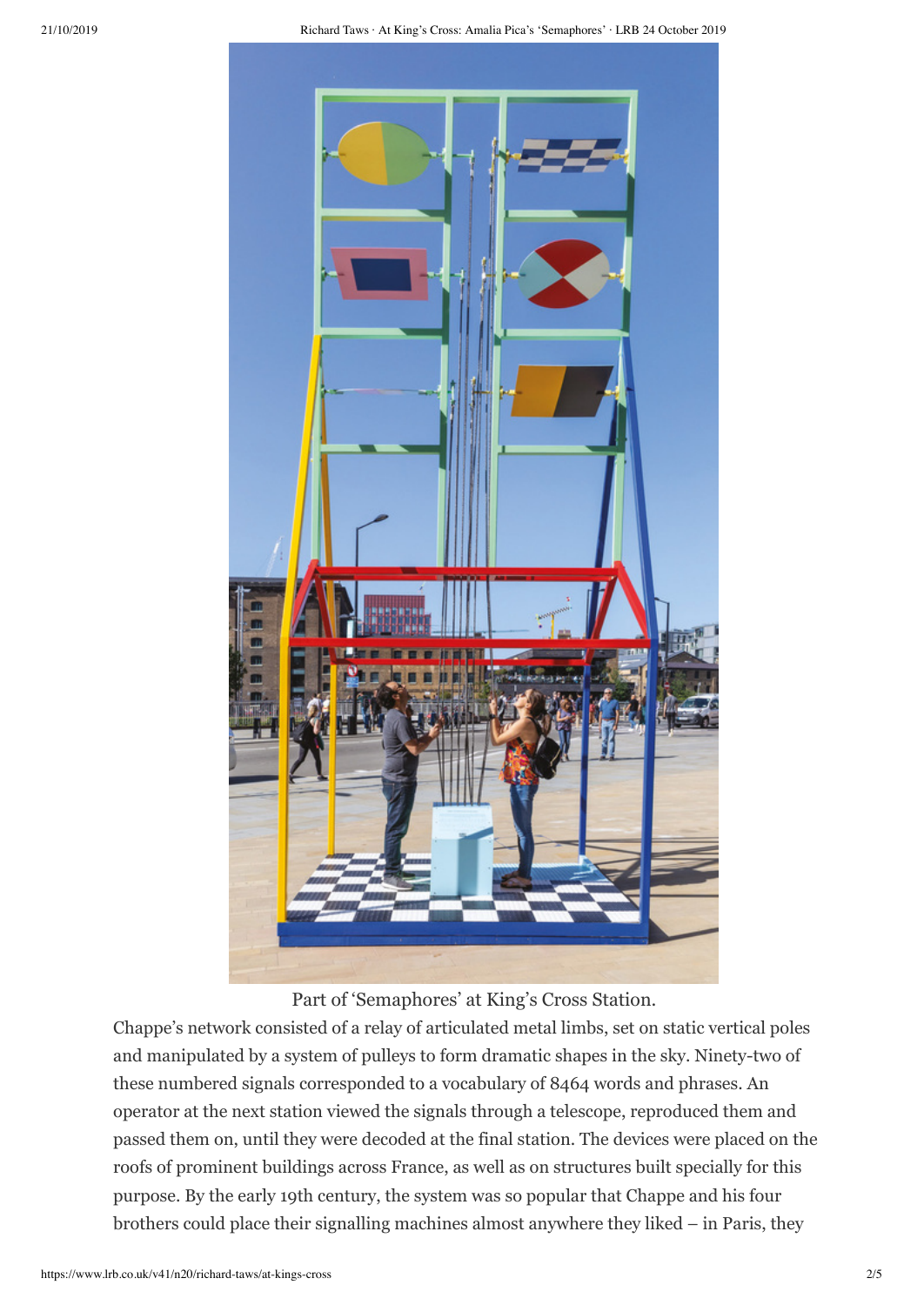## 21/10/2019 Richard Taws · At King's Cross: Amalia Pica's 'Semaphores' · LRB 24 October 2019

appeared at various times on the churches of Saint-Sulpice, Saint-Eustache and Saint-Pierre de Montmartre, as well as on the Louvre. In 1800, 61 artists signed a petition protesting against its presence there: it had led to the closure of a much loved restaurant beneath it. But it remained in place for a remarkably long time, from the immediate aftermath of the Terror in 1794 until the early 1850s, at which point more sophisticated electromagnetic transmissions took over.

It's interesting that Pica calls her devices semaphores, because they are, in fact, telegraphs. The word *tachygraphe*, meaning 'fast-writer', came first – an attempt to lend the machines some classical gravitas. It was replaced in 1793 by *télégraphe*, or 'far-writer'. *Sémaphore* arrived later as just another way of talking about this kind of telegraph, and both words slid swiftly into English following the French system's unprecedented success; the adoption of 'telegraph' as a newspaper title came as early as 1794. It was also the obvious term to use to describe the new undersea cables, carrying the concept across to quite different (and invisible) technology. The sheer urgency of the early telegraph is hard to retrieve now that all versions of the word seem so archaic.



Part of 'Semaphores' at King's Cross Station.

This is important because Pica is preoccupied by communication – its pleasures and failures – and by what falls into the gaps between words and images. Her work ranges across several media, taking in sculpture and photography, film and performance. It has involved reconstructions of Second World War sound mirrors, and incorporated flags, bells, newspapers, post-it notes, string telephones and slide projectors. In *Eavesdropper* (2011), performers listened for hours through a series of drinking glasses glued to a wall, picking up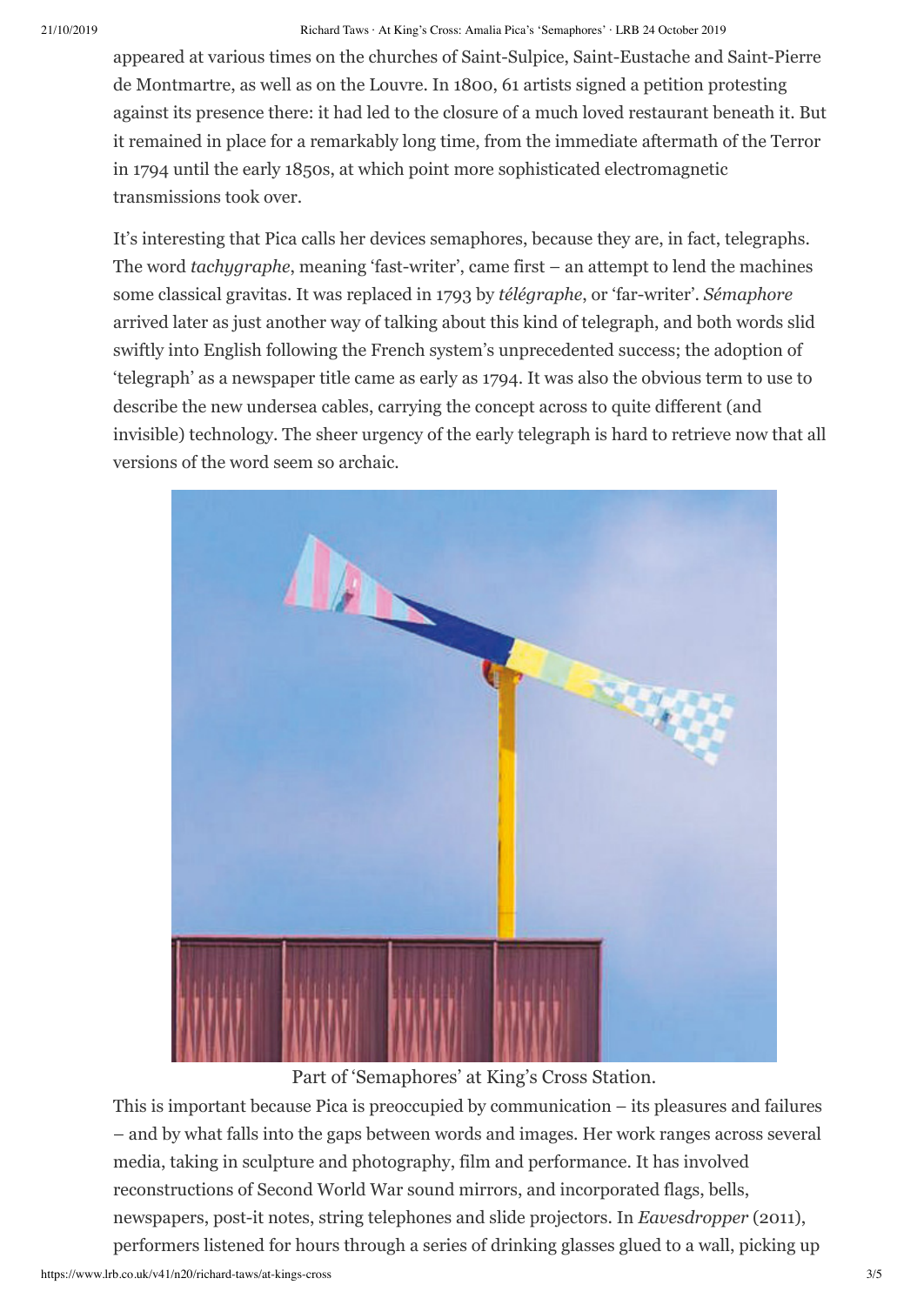21/10/2019 Richard Taws · At King's Cross: Amalia Pica's 'Semaphores' · LRB 24 October 2019

the sounds of the gallery and their own heartbeat. Viewers watched them, but couldn't listen in. *I am Tower of Hamlets, as I am in Tower of Hamlets, just like a lot of other people are* (2011-12) is a small granite sculpture of an *Echeveria* succulent, whose name is a misspelling of the 18th-century Mexican botanical artist Atanasio Echeverría y Godoy. The piece isn't kept in a gallery but lent to participants (they have to complete a lending card), who are allowed to keep it for a week. The title changes with each location, but always with a mistake of some sort (it should be 'Tower Hamlets'). This is a matter of history and its transmission: information, Pica tells us, warps and distorts over space and over time. Old mistakes return to haunt us. Several of her works have involved modifying existing monuments, or inventing new ones; *Semaphores*, with its new deceptions and inherited forms, does a little of both.

At its height, the Chappe telegraph network spread for three thousand miles across France, and into Germany and Northern Italy. As modern Paris changed beyond recognition in the early 19th century, the telegraph cranked enigmatically overhead. It was used primarily for conveying state and military information (and, from 1803, the numbers of winning lottery tickets): early witnesses were baffled and alarmed by its strange appearance on familiar rooftops and the thought that it might be used to send sinister secret messages. Victor Hugo wrote that he despised the 'big black insect' for its ugliness and meagre preoccupation with the affairs of the world, as well as for the 'dark terror' induced by its inscrutable transmissions. Later, Thomas Carlyle described the telegraph's wooden elbows 'jerking and fugling in the air': 'On the whole, is it not, O Reader, one of the strangest Flame-Pictures that ever painted itself; flaming off there, on its ground of Guillotine-black?' Yes and no, because the telegraph didn't work in the dark, and its use was hampered by fog or cloud. Pica's work, too, stops moving in bad weather, or when the sky turns 'Guillotine-black'. But, unlike Chappe's devices, Pica's two rooftop telegraphs aren't made to move by hidden operators. A motor in each structure animates its waving arms. What are they trying to say? One semaphore spells out 'blabber', the other 'chatter'. They could be talking to each other, but they're just talking.

Born in Argentina during the Dirty War, Pica has addressed techniques of state control in many of her works – *Venn Diagrams (under the Spotlight)*, for example, which deploys motion sensors to activate coloured spotlights, overlapping at their edges. Venn diagrams, used to model group dynamics, were banned in schools during the military dictatorship because of their ability to articulate relations of inclusion or exclusion. This fact gives Pica's playful telegraphs a troubling inflection. Such works test the limits of art's 'publicness'. Her use of outmoded forms of communication, the content of their messages lost to us, isn't (as it could appear) a nostalgic indulgence, but points to what we don't understand about the systems that affect us now.[\[\\*\]](#page-4-0)

<span id="page-3-0"></span>Latticed by the canal, by accretions of infrastructure past and present, King's Cross is a networked space. DeepMind is soon to move into a grand new building there. Last month it emerged that the property developers Argent were using facial recognition software to monitor visitors to the area as part of a secret agreement with the local police. The old telegraphs were once instruments of surveillance and control, although as with any new technology, people grew used to their alien presence and no longer really saw them. Only at